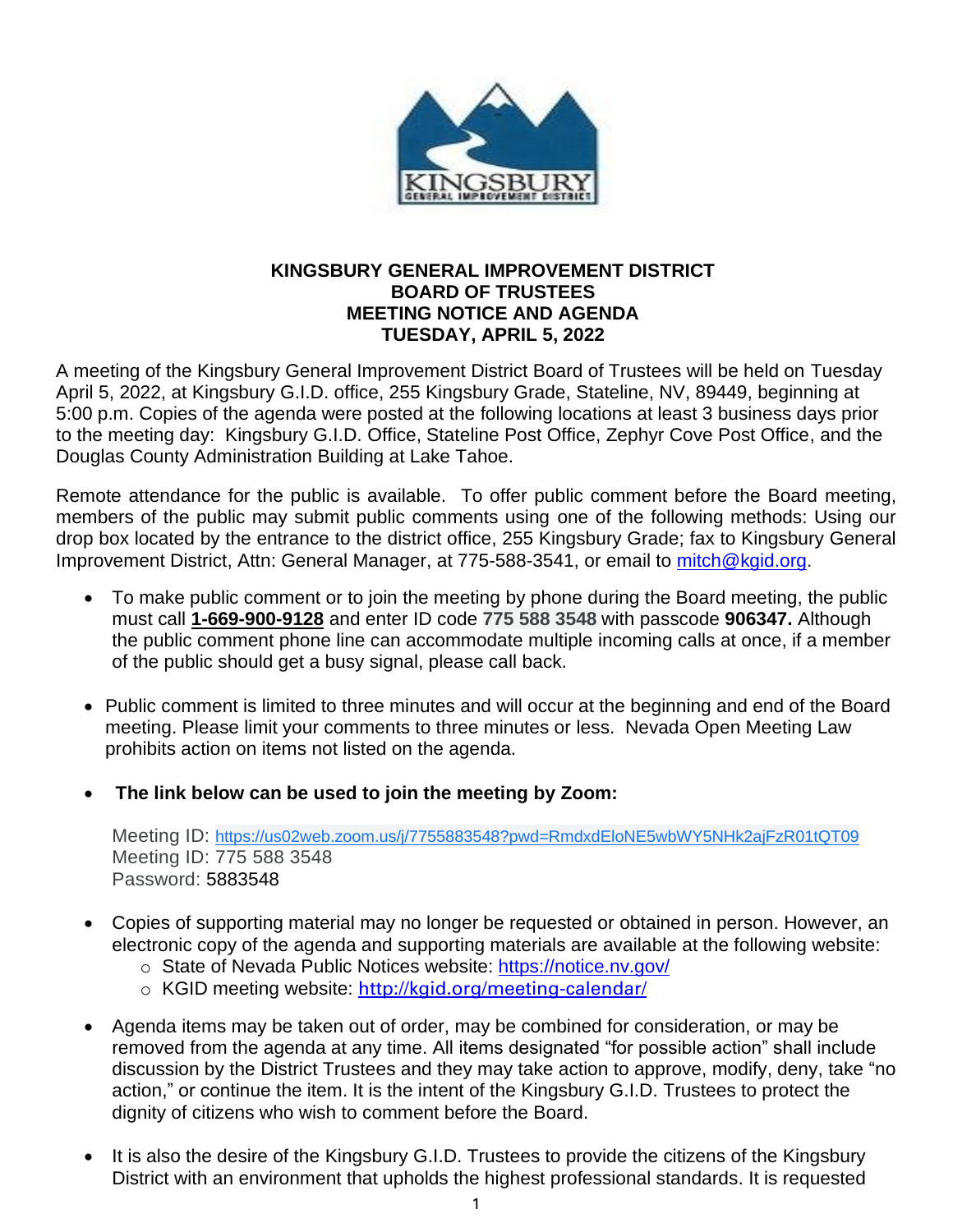that every person that submits comments or information to the Kingsbury G.I.D. Trustees be respectful of differing viewpoints and not engage in personal attacks or interfere with the orderly conduct of the meeting.

# **MISSION STATEMENT**

Our skilled employees, management staff, and Board of Trustees, working as a team, are committed to provide water and sewer service, and maintain roads and drainage systems in an efficient, courteous, and accountable manner, for the long-term benefit of our customers, in accordance with standards set for public health, safety and the environment.

Copies of supporting material can be requested in person from the Kingsbury General Improvement District Office, 255 Kingsbury Grade, Suite A, or by calling 775-588-3548. During the public hearing, supporting materials can be viewed in the Public Information Binder located at the entrance to the meeting room.

**Notice to persons with disabilities**: Members of the public who are disabled and require special assistance or accommodations at the meeting are requested to notify KGID by calling 588-3548 at least one day in advance of the meeting.

## **AGENDA**

## **5:00 P.M.**

- 1. **Call to Order.**
- 2. **Pledge of Allegiance**
- 3. **Roll Call**

## **Notice: ALL MATTERS ON THE BOARD AGENDA ARE SCHEDULED WITH POSSIBLE BOARD ACTION.**

4. **Public Comment**

(NO ACTION) This is the public's opportunity to speak on any topic pertinent to the District and not listed on this agenda, or to speak on those items appearing on the Consent Calendar. Public comment will also be invited during the Board's consideration of each action item, and before action is taken. Please limit your comments to three minutes or less. Nevada Open Meeting Law prohibits action on items not listed on the agenda.

5. **Approval of Agenda: For Possible Action:** Items on the agenda may be taken out of order; two or more agenda items may be combined for consideration; and items may be removed from the agenda or discussion relating thereto delayed at any time.

#### **NEW BUSINESS**

6. **For Possible Action:** Discussion and Possible Action on the Tentative Budget for the Fiscal Year Beginning July 1, 2022, and Ending June 30, 2023